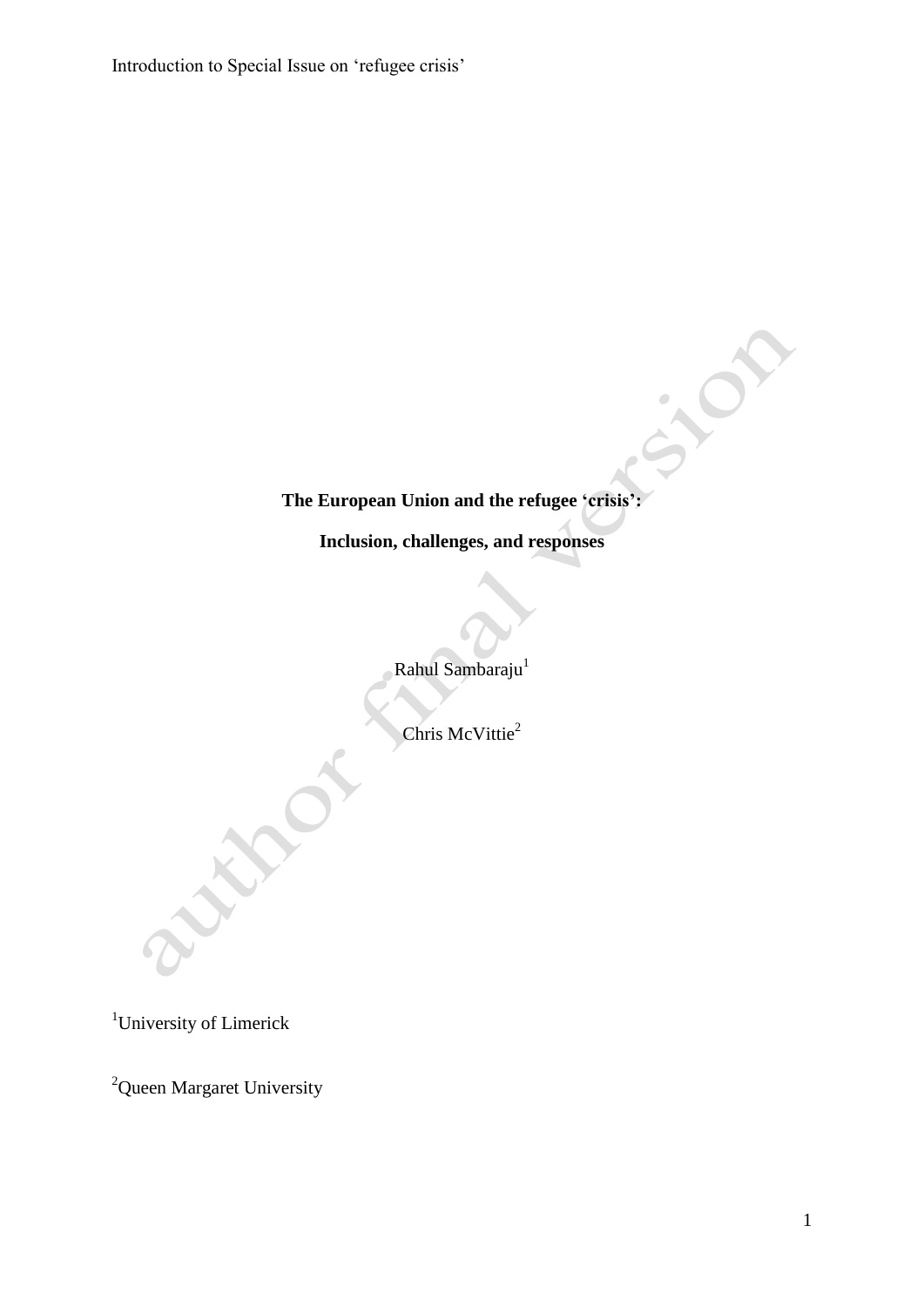For community and applied social psychology, issues of group memberships and intergroup relations in real-world settings are central concerns. One particular focus of study has been that of how the construction of social groups to delineate the criteria that distinguish members and potential members from non-members. Nowhere is this more so than in relation to nations and the attribution of national identities. As Condor (2000) notes, a reference to national identity functions to include certain people while simultaneously excluding those who do not meet the criteria that have been specified. The outcome of this, in so far as regards nations, is that we come to understand the world around us in terms of nations/nationstates and wider transnational collectives (Billig, 1995; Condor, 2000). The specific forms of these groups of course changes over time: events following the vote by UK citizens on 23 June 2016 to leave the European Union point to the sorts of changes that can occur. Yet, notwithstanding that the precise forms of nations and transnational entities can change, such changes rarely trouble the recurring understanding of the world around us as comprising a collection of national states with identifiable members, each with their own identities. For individuals who are identified as belonging to a nation state, this routine and pervasive construction of nation states works to confer upon members the entitlements that are commonly associated with membership. At the same time, however, another outcome is the ready identification of 'others' as those who do not belong to certain nations and transnational collectives. Those who leave their countries of origin to seek refuge or asylum are routinely treated in these ways in legitimating practices and policies that exclude them from belonging to other nation states and that preclude them the entitlements allowed to members. This special issue brings together social psychological work on the refugee 'crisis' in the European Union (EU), looking particularly at the inclusion / contingent inclusion / exclusion of those leaving their countries of origin to seek refuge in the EU, how such inclusion or exclusion is warranted or negotiated, and if and how these practices are presented as a 'refugee crisis'.

#### **The 'crisis':**

Over recent years the displacement of individuals on a global scale from their places of origin has been ever-increasing. As the United Nations High Commissioner for Refugees (UNHCR) states, 2015 was the year when most number of people were displaced since World War II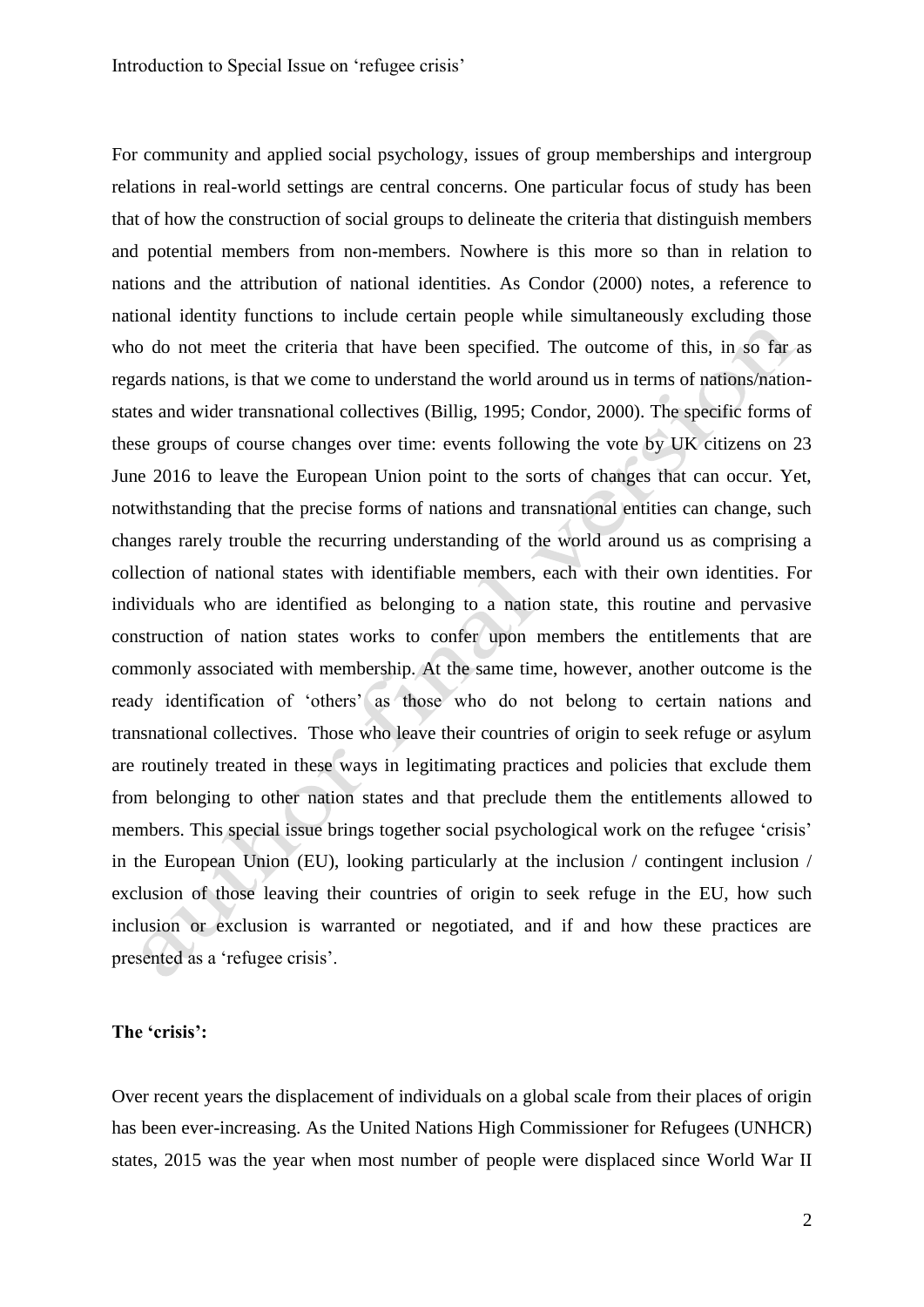(Herwig, 2016). The UNHCR figures show that at present we experience unprecedented levels of displacement with 65.3 million people around the wold being forced to leave home (UNHCR, 2017; see also AlJazeera, 2017). Of these 21.3 million are refugees and another 10 million are stateless – those who have been denied a nationality. While 53% of refugees originate from Somalia, Afghanistan and Syria, 4.9 million come from Syria alone.

These figures readily demonstrate a 'crisis', but for whom? In 2015, over one million individuals crossed the Mediterranean Sea from North Africa seeking resettlement in the European Union. Many others attempting to make the crossing failed to survive the journey. Nonetheless, within the EU this influx of migrants prompted announcements of a 'migration crisis' / refugee 'crisis' / humanitarian 'crisis' (for more on this please see Goodman, 2017 current issue). In September 2015, the EU avowed accepting 160,000 refugees under the EU Resettlement and Relocation Programme that involves various EU member states taking up a certain number of refugees and asylum applications alongside other measures (Metcafle-Hough, 2015). Those to be accepted, however, are by no means those who have risked their lives in making the crossing. In terms of the Turkey-EU deal, agreed on 18 March 2016, migrants who crossed by sea to the Greek islands have subsequently been returned to Turkey in exchange for the EU agreeing to resettle Syrian refugees living in Turkey (AlJazeera, 2017). Perhaps (in part) reflecting the difficulties in gaining acceptance in the EU, the number of migrants crossing the Mediterranean Sea in 2016 dropped to approximately 364,000, one third of the 2015 number. It should be noted though that, despite this drop in the number of those arriving in the EU, deaths among those attempting the crossing rose by 300 or about 34%. Thus, although currently there is less talk of a 'refugee crisis' in the EU from policy-makers, for those seeking to migrate to the EU the crisis continues.

## **The social psychology of migration**

Social psychologists are interested in examining how identification with national and transnational entities is formed, constituted and constructed and the outcomes for this for practical activities (McKinlay & McVittie, 2008). In particular, social psychologists have examined how peoples' identification has outcomes for allowing or restricting access to people migrating or forced to migrate (Every & Augoustinos, 2008; O'Doherty & Augoustinos, 2008). Social psychological studies of exclusion / inclusion have examined issues around peoples who migrate or are forced to migrate through studying constructions of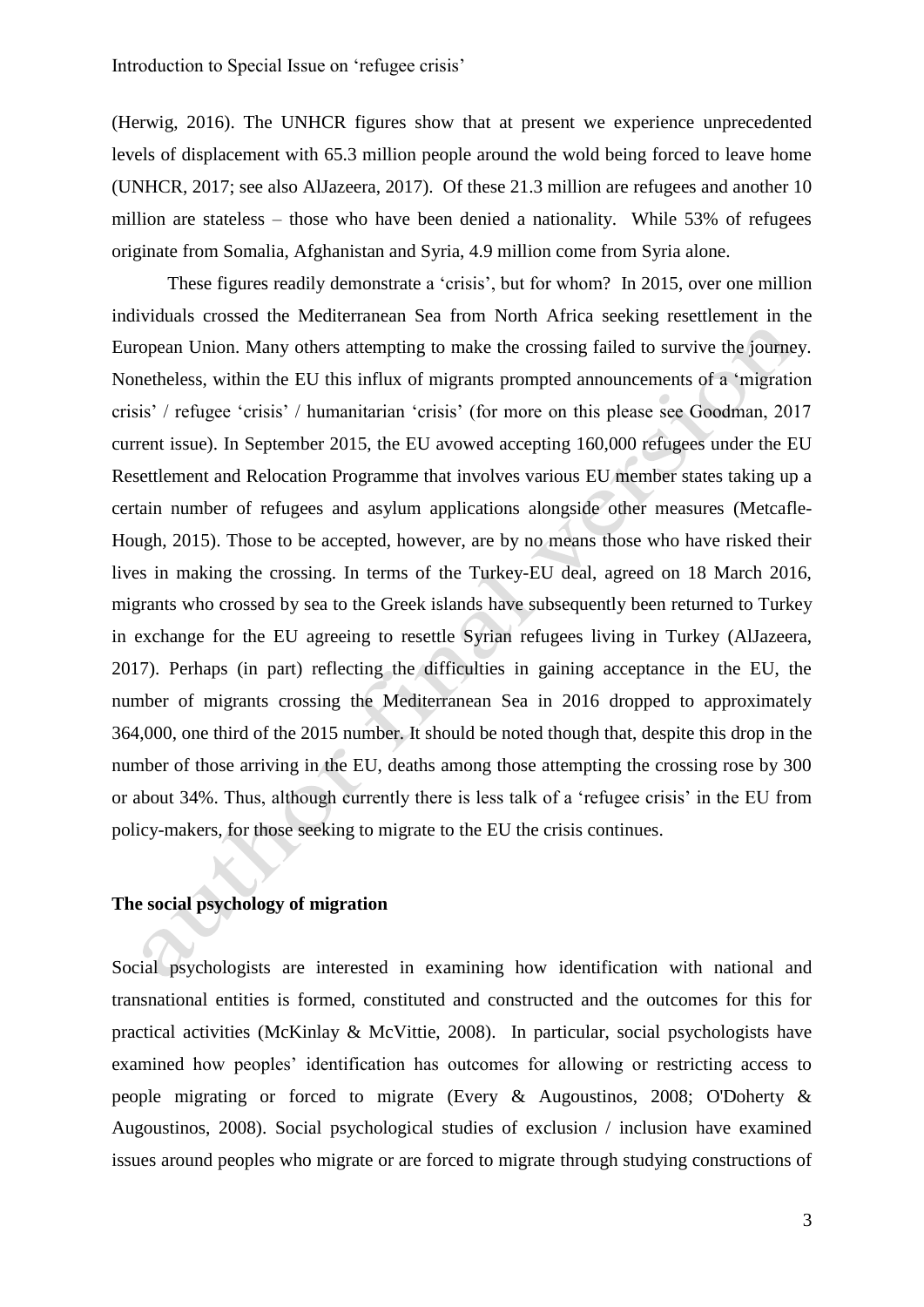nations and those who belong within these and who do not (Lyons, Madden, Chamberlain, & Carr, 2011), constructions of those who migrate or are forced to migrate (Lynn & Lea, 2003) and wider states of affairs (Gibson & Hamilton, 2011). Alongside this a notable amount of work also criticizes how identifications and constructions are inherently biased in the favour of those with power, status or towards maintaining a hegemonic status-quo (KhosraviNik, 2010).

Research shows that issues of exclusion / inclusion are generally contingent on routine aspects of social identification, categorization and allocation of rights and entitlements. This means that examinations of current goings-on events need to consider how various identifications are offered, the rights and entitlements on offer, and the relations between these. Some of the relevant findings are discussed below.

Researchers show that refugees are routinely described in problematic ways in warranting their limited or contingent inclusion (Goodman & Burke, 2010; Goodman & Speer, 2007; Kirkwood, Goodman, McVittie, & McKinlay, 2015). Findings here point to challenging the legitimacy of those seeking asylum, through for instance, differentiating between those who are 'genuine' and 'bogus' (Lynn & Lea, 2003). Alternatively, researchers also show how limited inclusion is warranted and justified through offering particular versions of the nation (O'Doherty & Augoustinos, 2008). Alongside such findings, researchers show that these warrants for exclusion are offered in ways to mitigate implications of appearing prejudiced or racist. For instance, Goodman and Burke (2010) show how negotiating inclusion of asylum seekers involves suppression of racist implications. The authors term this 'discursive deracialisation', following Reeves (1983). In addition to denials of racism and disclaimers such as 'I'm not a racist, but…' (van Dijk, 1992), deracialisation involves attributing issues with refugee presence in their nations to other factors such as economy (Goodman, Burke, Liebling, & Zasada, 2014), thereby mitigating implications of being against the presence of refugees or asylum-seekers in their nations.

These features of exclusion / inclusion are particularly relevant in elite and public settings. Non-nation others are always subject to policies of the arrival nations. In settings such as the media (Leudar, Hayes, Nekvapil, & Baker, 2008), in political settings such as parliaments (Every & Augoustinos, 2008) and other public deliberations (Burke & Goodman, 2012), policies that exclude / include those seeking asylum or refuge become central objects of focus. Furthermore, discussions in these settings are routinely held to inform and shape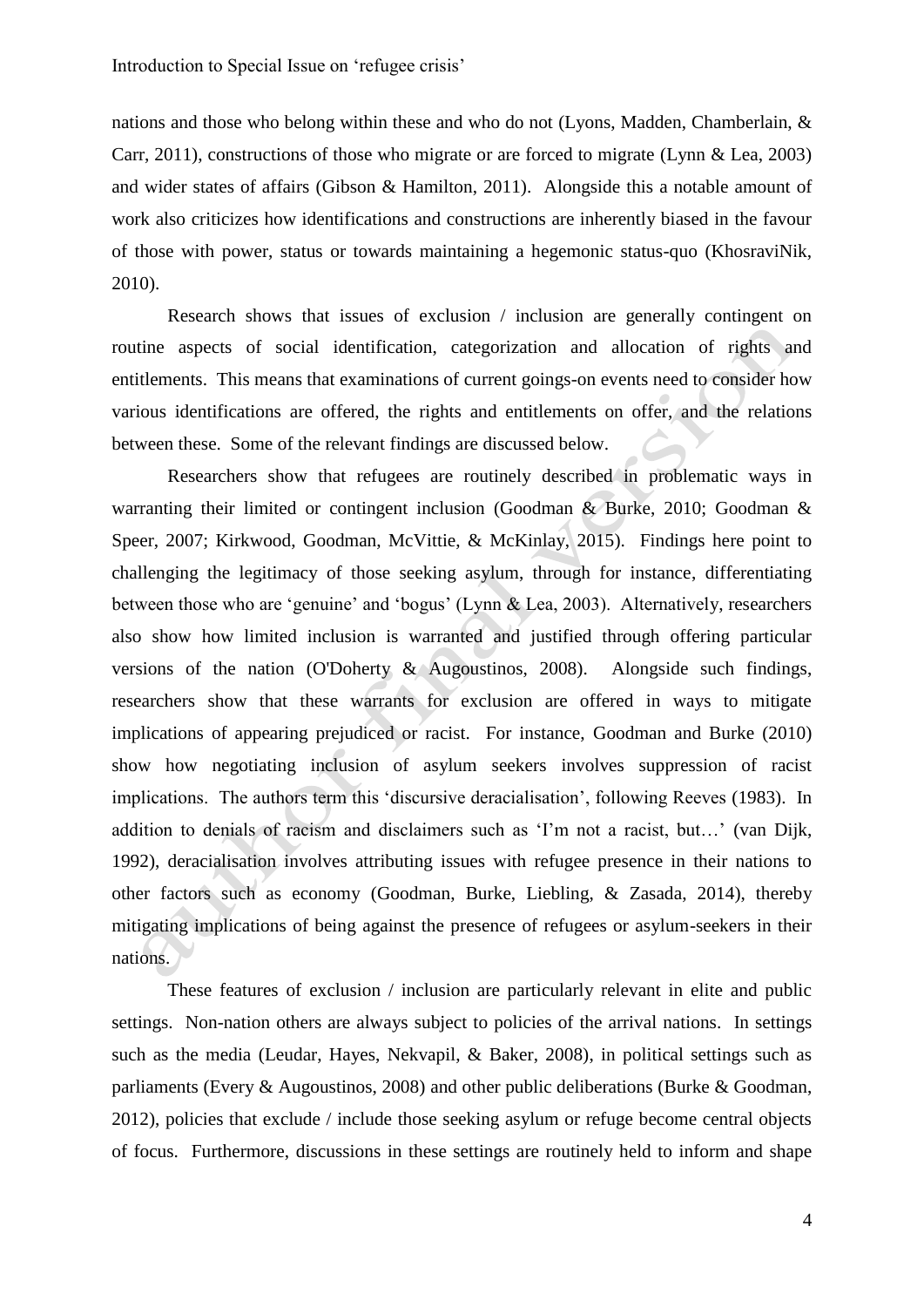broader understandings and policy (van Dijk, 2009). It is then relevant that social psychologists examine practices in these settings as the seven papers in this special issue do.

### **Papers in this special issue**

The present context is unique in its scope, its pervasive characterization as a 'crisis' and the widespread calls for support, sympathy and action. This context then offers scope for inclusive actions to offer refuge or asylum to those in need. However, as mentioned above, and as will be shown in the papers in this special issue, inclusion of these peoples is severely restricted. Goodman's (2017) analysis examines constructions of the events in major UK newspapers changed over the course of specific events in Europe. The analysis demonstrates how versions of the 'crisis' at hand and categorisations of those seeking refuge – either as migrants or as refugees – evolved from constructions that presented them as problematic for the UK to ones that were more favourable, positive and inclusion-worthy, respectively. Goodman shows that these constructions were contingent on other ongoing events in Europe such as the terrorist attacks in Paris in 2015, following which the constructions of the 'crisis' and categorisations of those seeking refuge offer problematic inferences. However, Goodman's analysis points to two important findings. First, the events were consistently reported as a 'crisis' and therefore actionable. Second, the pervasive sympathetic categorisations of refugees, were unique thus far in studies on inclusion / exclusion of those seeking asylum or refuge. The analysis highlights the flexible and contingent means of constructing and categorising those seeking refuge and the implications of their inclusion.

Kirkwood (2017) examines discussions in UK House of Commons, the Scottish Parliament, Northern Ireland Assembly and Welsh Assembly on the 'refugee crisis'. The analysis here points to how those seeking refuge or asylum were treated as 'human'. In contrast to previous findings that examine processes of dehumanising, here UK parliamentarians offered pointedly humanised versions of these peoples. This was particularly accomplished through the use of mundane descriptions and categorisations of these peoples. Kirkwood shows how these allowed for expressions of sympathy towards people seeking asylum or refuge and therefore their inclusion. However, sympathy invoking and affirming accounts sat side-by-side with accounts that offered restrictive inclusion of refugees. Kirkwood draws attention to how these accounts serve to be paternalistic. This attends to a particular issue with political avowals: treating 'others' as human, while refraining from providing support or access to those beyond national borders.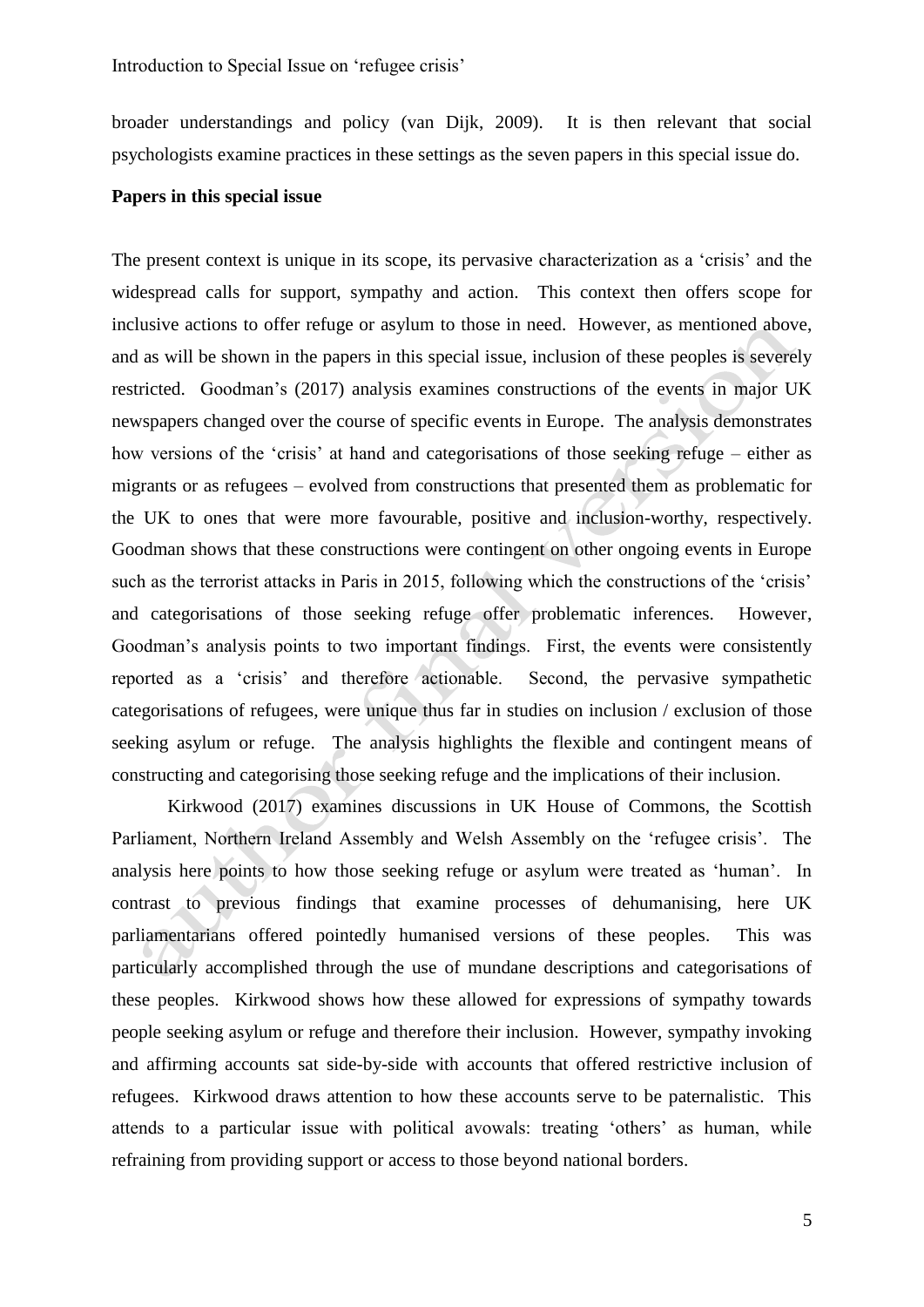Bates (2017) examines media coverage of those offered asylum. His analysis similarly shows that avowals of sympathy sit side-by-side with more problematic versions of inclusion. In an analysis of UK print media constructions of a particularly problematic event for those already offered asylum in Middlesbrough, UK, called 'The Red Door Controversy', Bates shows that avowals of sympathy limit more potent forms of inclusion. Through a critical discursive approach (KhosraviNik, 2010), Bates shows that discrimination faced by those offered asylum was ascribed to marginal groups such as 'youths' or 'thugs', than being included in a more realistic account of relevant factors. Bates, argues that while media reporting was sympathetic and understanding of the plight of those offered asylum, this did little to engage with alternative accounts of discrimination. These accounts served to obscure examination of structural racism and presented the media as sympathetic agencies. Thus, Bates argues that even sympathetic media outlets can perpetuate exclusionary actions.

This aspect of avowing sympathy for those seeking refuge is further explored by Nightingale, Quayle and Muldoon (2017). Nightingale et al (2017) examine talk on a publicly broadcast Irish radio call-in programme. Their examination of sympathetic talk on the programme takes-up the case of inclusion-advocacy and how this might or might not take place. Taking a critical discursive psychological approach they examine affective-discursive practices (Wetherell, 2012) engaged in by callers. They show how these radio calls involve avowals of sympathy alongside issues with warranting inclusion. Callers avow heartfelt grief and sympathy for the plight of those seeking refuge and asylum. However, they argue that callers refrain from offering inclusion avowals or advocate minimal inclusion. The authors highlight the role of identification with the nation and its associated limits in advocating inclusion.

Mahendran (2017) takes-up the issue of orienting to the boundedness of nations and national identification. In taking-up Bakhtin's (1981) ideas of dialogic self and how it allows for articulating self-other-world relations, Mahendran draws attention to how 'empathy' can alternatively be understood as 'outsideness' – the ability to take other's position, return to the self and act for the other person'. Her analysis of interview-talk, on concerns with their mobility, the EU and citizenship, points to the ways in which this takes place. She identifies three 'dimensions' of, what she calls, 'one world narrative': a) people distance themselves from identifying with any particular social group; b) people treat 'borders' and nationboundedness as constructed and therefore problematic; instead they present themselves as 'citizens' of the world, and (c) people highlight the accidental aspect of being alive or born.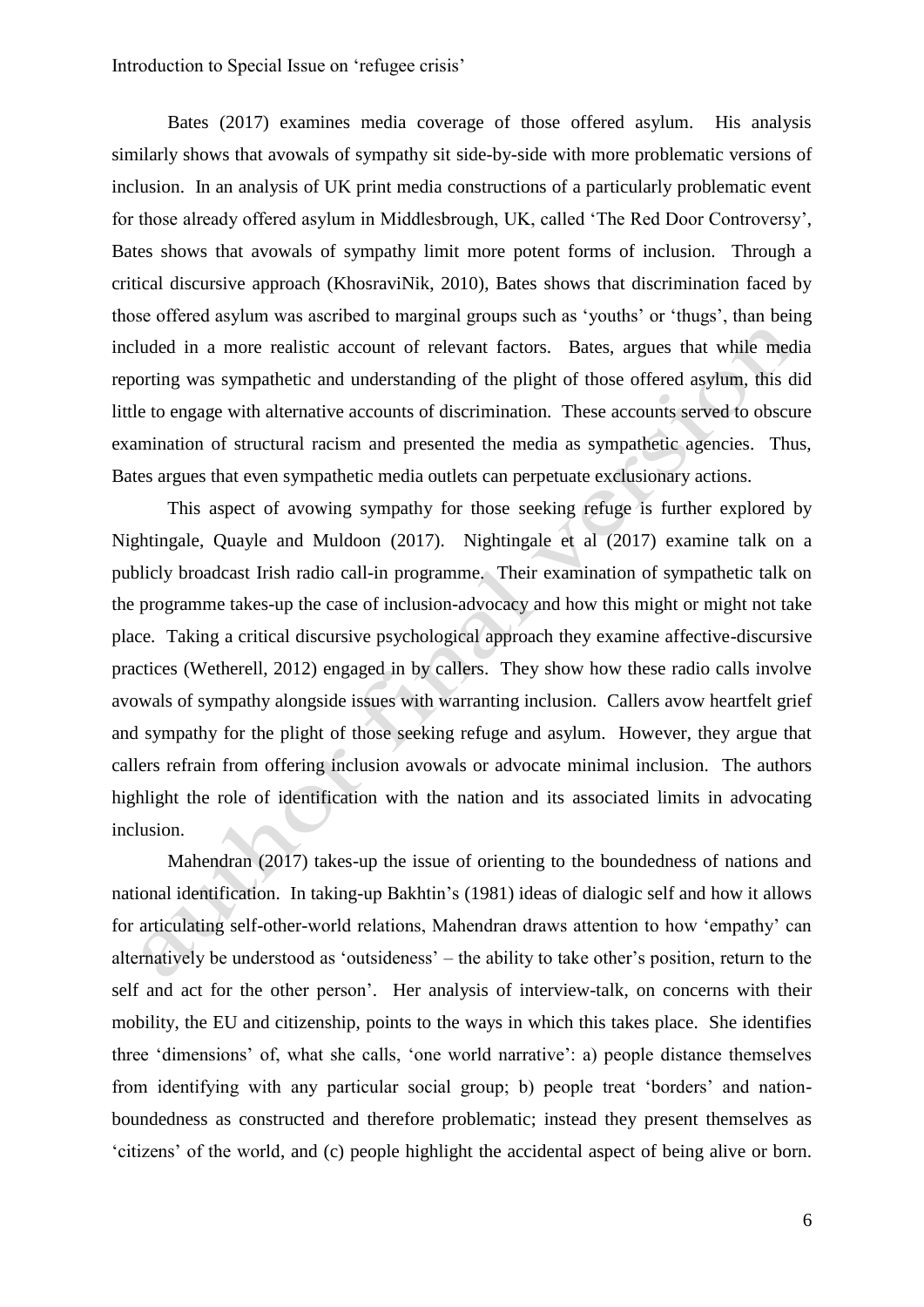Through identification of these dimensions, her analysis shows the relevance of one-world narrative in advocating inclusion.

However, these aspects of global belonging may not always be sustained or relevant. In other settings, a narrower understanding of who 'we' are seems to be at play in negotiating inclusion and rights. Andreouli and colleagues (Andreouli, Figgou, Kadianaki, Sapountzis, & Xenitidou, 2017) show how transnational relations and connections are variously constructed in negotiating issues of citizenship and belonging. The authors examine issues around citizenship and belonging in the context of Greece, where people have had to directly engage with migrants and refugees more so than in other EU nations, partly because of EU's own policies. They analyse online public deliberations about citizenship rights for migrants in Greece. Their analysis points to the relevance of examining how nation states in Europe can be or are oriented to as prototypically European, or, as unique in their own right. This transnational identification can either be used to warrant inclusion and further rights for migrants or for the reverse. They highlight the unique position of Greece as straddling the 'West' and the 'East' and its relevance for reconfiguring inclusion of migrants. Furthermore, the authors note that for those posting to the website Europe was treated as synonymous with 'Western Europe'. The posters did not readily see Greece as European. Rather they workedup Greece as falling short of being European or as aiming to avoid the European example where migrants are ghettoised. In this way, negotiation of citizens' and migrants' rights centrally involved accounts that went beyond ready national identification. Rather these involved transnational identifications and distancing.

The final paper in this special issue examines the relevance of national and transnational talk in negotiating inclusion of refugees. Sambaraju, McVittie and Nolan (2017), examine how warrants for inclusion of refugees were made in the Dáil Éireann (Irish Parliament), during the calendar year 2015. Their examination shows that Deputies (elected members of the Dáil Éireann) warranted and negotiated warrants for inclusion of refugees through specific forms of talk about Ireland and the EU. Deputies made relevant particular aspects of Ireland in treating ongoing inclusion efforts as inadequate and warranting further inclusion. These were managed by framing the issues in terms of the EU or as European issues. This alongside favourable versions of Ireland's ongoing efforts worked to mitigate responsibility for limited inclusion. The authors point to the role of treating not merely national entities but also transnational entities as 'imagined communities' (Anderson, 1983).

Taken together, these papers offer a thorough and powerful examination of constructions of those seeking refuge and more importantly the practices of those in a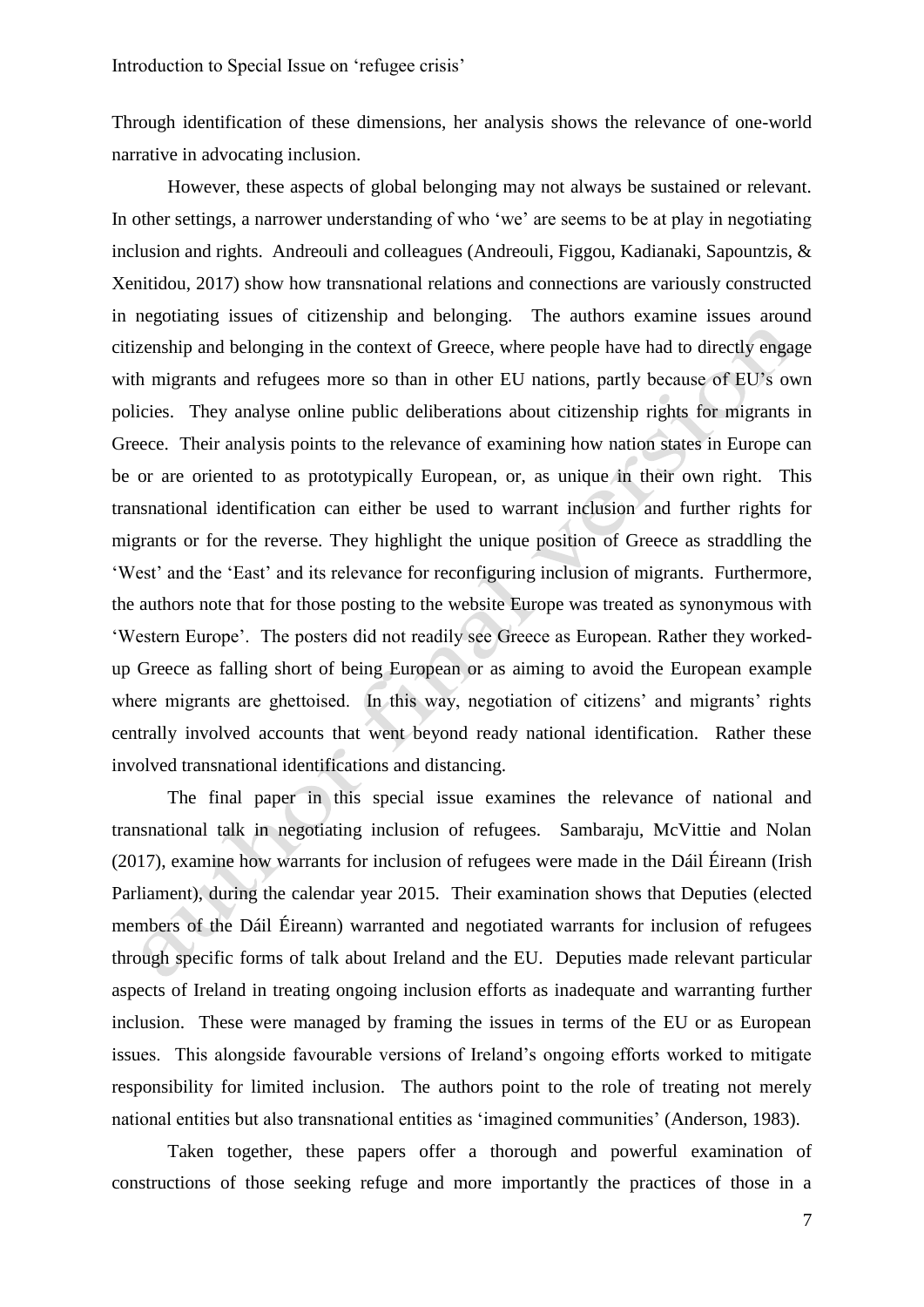position to offer refuge. Findings here point to two central practices involved in negotiating inclusion of refugees. First, avowals of sympathy were made alongside limited or restricted calls for inclusion (Hanson-Easey & Augoustinos, 2011). While calls for exclusion were minimal, advocating inclusion was not forthcoming either. These avowals then are one way to mitigate problematic inferences of being seen as not wanting to help those in need of refuge. Obviously, such an inference in the current context is severely problematic in contexts of public discourse. Second, negotiation of inclusion was made outwith boundaries and limits of the nation (O'Doherty & Augoustinos, 2008). As Sambaraju et al (2017) show, national identification and belonging, although form ready resources in negotiating inclusion, were either reconfigured or transcended in these settings.

#### **Applications for inclusion-advocacy:**

These findings point to certain challenges and opportunities for inclusion-advocacy. First, Sympathetic talk, while favourable, can restrict inclusion-advocacy. As Goodman (2017) points out, this poses a particular problem for inclusion-advocates. However, emphasizing such talk can have obvious benefits. Second, the relevance of transnationalism offers unique opportunities for inclusion-advocacy through overcoming national identification as the only frame for discussing inclusion (Sambaraju et al, 2017). Third, these findings also highlight issues with liberal humanitarianism, which although advocates inclusion and equal treatment can engender discourses of paternalism (Nightingale et al, 2017) and practices of limited inclusion (Kirkwood, 2017). In this way, the collection of papers here goes beyond theoretical concerns. It is also worth noting that a joint action plan by the UNHCR and International Organisation for Migration, Regional Refugee and Migrant Response Plan for Europe (Migration, 2016), similarly highlights aspects of solidarity and transnational coordination in addressing inclusion concerns and rehabilitation. A major difficulty, however, remains that as seen in all the papers in this Special Issue: sympathy for refugees is contingent upon the context in which is located. As for example Goodman (2017) notes, the sympathy expressed towards refugees can end as abruptly as it arises. Thus, unless and until the 'crisis' is treated as one for those forced to migrate rather than for the states to which they are migrating, inclusion-advocacy will remain a challenge.

### **Acknowledgements:**

We are extremely grateful to all contributors to this special issue and their collaborators for their efforts. We are particularly thankful to the reviewers who helped with our efforts in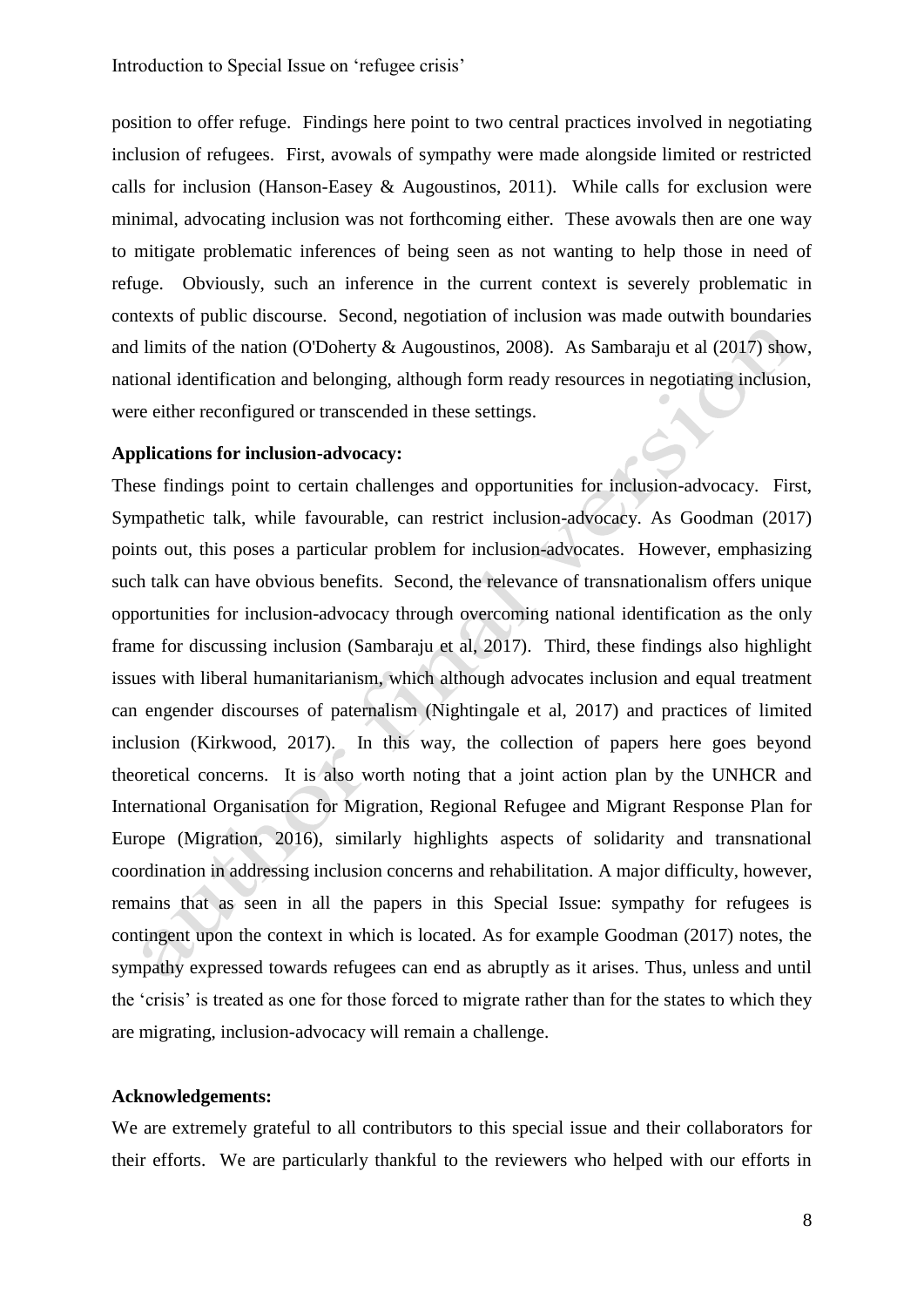Introduction to Special Issue on 'refugee crisis'

developing this collection of papers. Finally, we are grateful to the editorial team for giving us this opportunity and their support in the production of this special issue.

We are particularly grateful to Professor Andrew McKinlay for his efforts at editing this special issue.

Creigh  $35/3$ Autor Elgan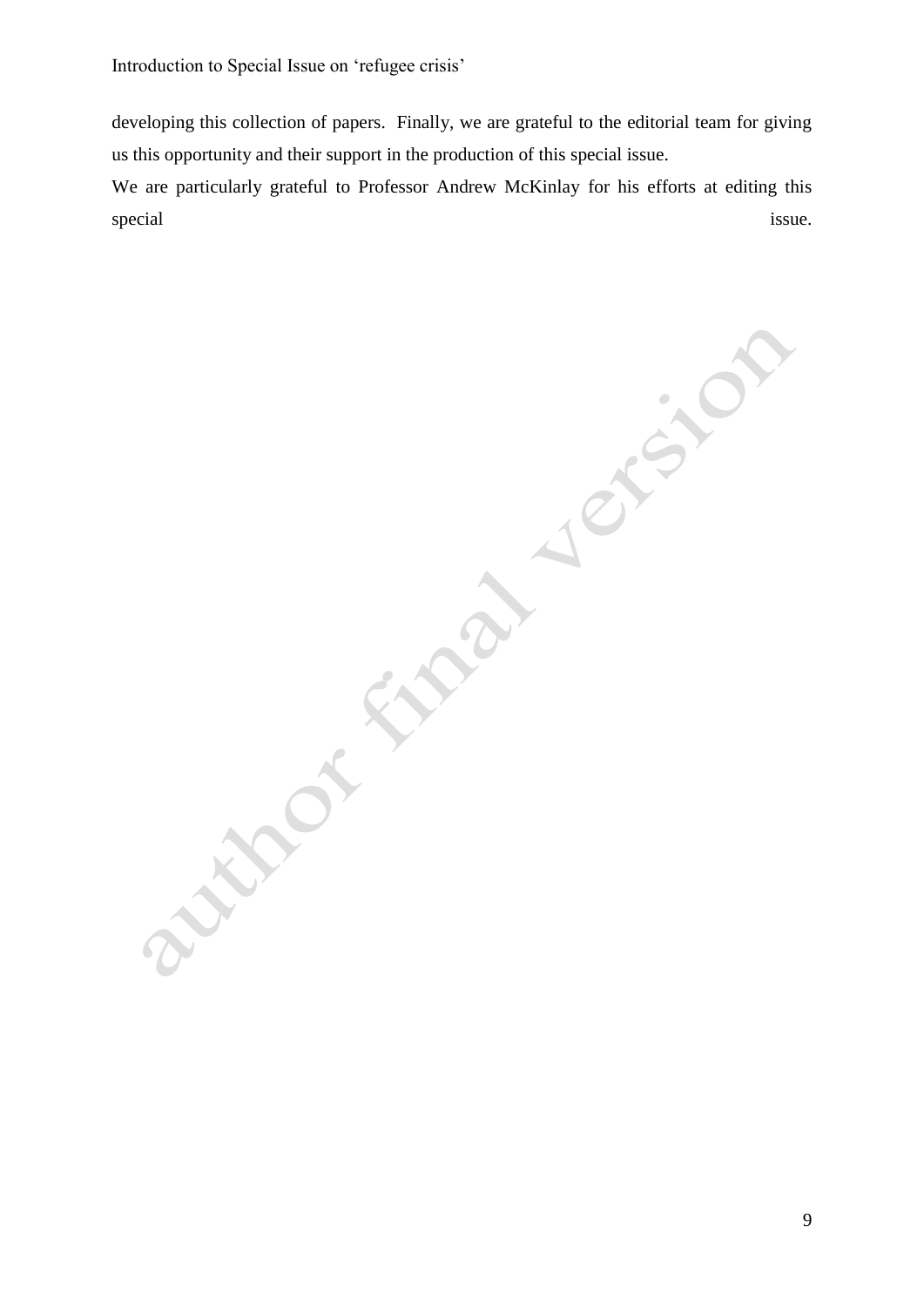### **References**

- AlJazeera. (2017). Number of refugees reaching Europe plunged in 2016. Retrieved 30/01, 2017, from [http://www.aljazeera.com/news/2017/01/number-refugees-reaching](http://www.aljazeera.com/news/2017/01/number-refugees-reaching-europe-plunged-2016-170106132732972.html)[europe-plunged-2016-170106132732972.html](http://www.aljazeera.com/news/2017/01/number-refugees-reaching-europe-plunged-2016-170106132732972.html)
- Anderson, B. (1983). *Imagined Communities: Reflections on the origin and spread of nationalism*. London: Verso.
- Andreouli, E., Figgou, L., Kadianaki, I., Sapountzis, A., & Xenitidou, M. (2017). 'Europe' in Greece: Lay constructions of Europe in the context of Greek immigration debates. *Journal of Community & Applied Social Psychology, 27*(2).
- Bakhtin, M. M. (1981). *The Dialogic Imagination*. Austin, USA: University of Texas Press.
- Bates, D. (2017). The 'Red Door' Controversy: Middlesbrough's asylum seekers and the discursive politics of racism. *Journal of Community & Applied Social Psychology, 27*(2).
- Billig, M. (1995). *Banal Nationalism*. London: Sage.
- Burke, S., & Goodman, S. (2012). 'Bring back Hitler's gas chambers': Asylum seeking, Nazis and Facebook - a discursive analysis. *Discourse & Society, 23*(1), 19-33.
- Condor, S. (2000). Pride and prejudice: Identity management in English people's talk about 'this country'. *Discourse & Society, 11,* 175—205 .
- Every, D., & Augoustinos, M. (2008). Constructions of Australia in pro- and anti-asylum seeker political discourse. *Nations and Nationalism, 14*(3), 562-580. doi: 10.1111/j.1469-8129.2008.00356.x
- Gibson, S., & Hamilton, L. (2011). The rhetorical construction of polity membership: Identity, culture and citizenship in young people's discussions of immigration in northern England. *Journal of Community and Applied Social Psychology. 21*(3), 228- 242.
- Goodman, S. (2017). The evolving (re)categorisations of refugees throughout the 'Refugee/Migrant crisis'. *Journal of Community & Applied Social Psychology, 27*(2).
- Goodman, S., & Burke, S. (2010). Discursive deracialization in talk about asylum seeking. *Journal of Community & Applied Social Psychology, 21*(2), 111-123.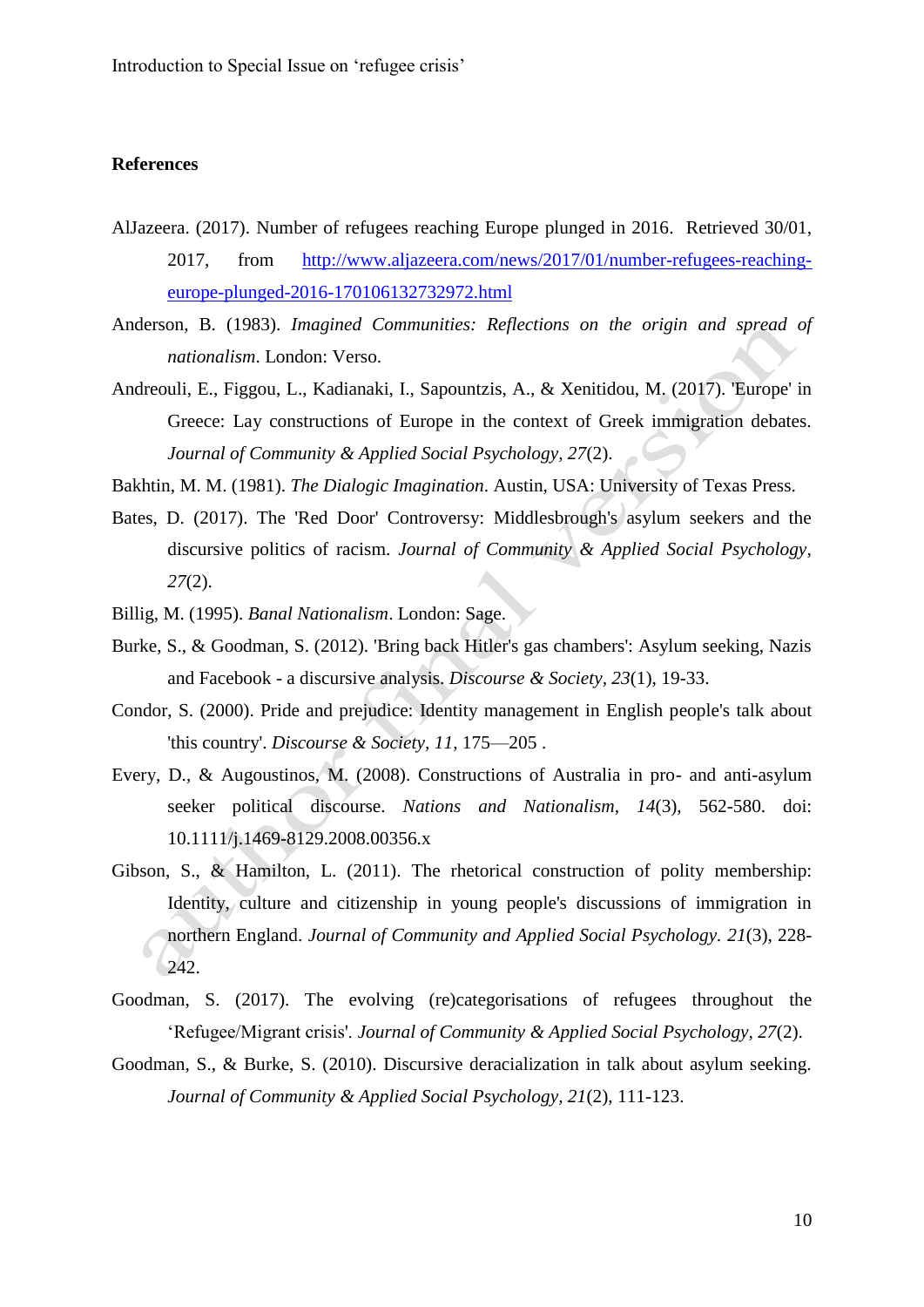- Goodman, S., Burke, S., Liebling, H., & Zasada, D. (2014). 'I'm not happy, but I'm okay': How asylum seekers manage talk about difficulties in their host country. *Critical Discourse Studies, 11*(1), 19-34. doi: 10.1080/17405904.2013.836114
- Goodman, S., & Speer, S. (2007). Category use in the construction of asylum-seekers. *Critical Discourse Studies., 4*(2), 165-185. doi: 10.1080/17405900701464832
- Hanson-Easey, S., & Augoustinos, M. (2011). Complaining about humanitarian refugees: The role of sympathy talk in the design of complaints on talkback radio. *Discourse & Communication, 5*(3), 247-271. doi:<https://doi.org/10.1177/1750481311405588>
- Herwig, C. (2016). Global Trends Forced Displacement in 2015. Geneva, Switzerland: United Nations High Commissoner for Refugees.
- Internation Organization for Migration. (2016). Regional Refugee and Migrant Response Plan for Europe - January to December 2017. London, United Kingdom: Internation Organization for Migration.
- KhosraviNik, M. (2010). The representation of refugees, asylum seekers and immigrants in British newspapers: A critical discourse analysis. *Journal of Language and Politics, 9*(1), 1-28. doi: 10.1075/jlp.9.1.01kho
- Kirkwood, S. (2017). The humanisation of refugees: A discourse analysis of UK parliamentary debates on the European refugee 'crisis'. *Journal of Community & Applied Social Psychology, 27*(2).
- Kirkwood, S., Goodman, S., McVittie, C., & McKinlay, A. (2015). *The Language of Asylum: Refugees and Discourse*. UK: Palgrave Macmillan.
- Leudar, I., Hayes, J., Nekvapil, J., & Turner Baker, J. (2008). Hostility themes in media, community and refugee narratives. *Discourse & Society, 19*(2), 187-221. doi: 10.1177/0957926507085952
- Lynn, N., & Lea, S. (2003). 'A phantom menace and the new Aparthied': The social construction of asylum-seekers in the United Kingdom. *Discourse & Society, 14*(4), 425-452.
- Lyons, A. C., Madden, H., Chamberlain, K., & Carr, S. (2011). 'It's not really us discriminating against immigrants, it's more telling people how to fit in': Constructing the nation in immigration talk in New Zealand. *Journal of Community & Applied Social Psychology, 21*(1), 14-27. doi: 10.1002/casp.1051
- Mahendran, K. (2017). Public narratives on human mobility: countering technocratic and humanitarian refugee narratives with a 'one world' solidarity narrative. *Journal of Community & Applied Social Psychology, 27*(2).